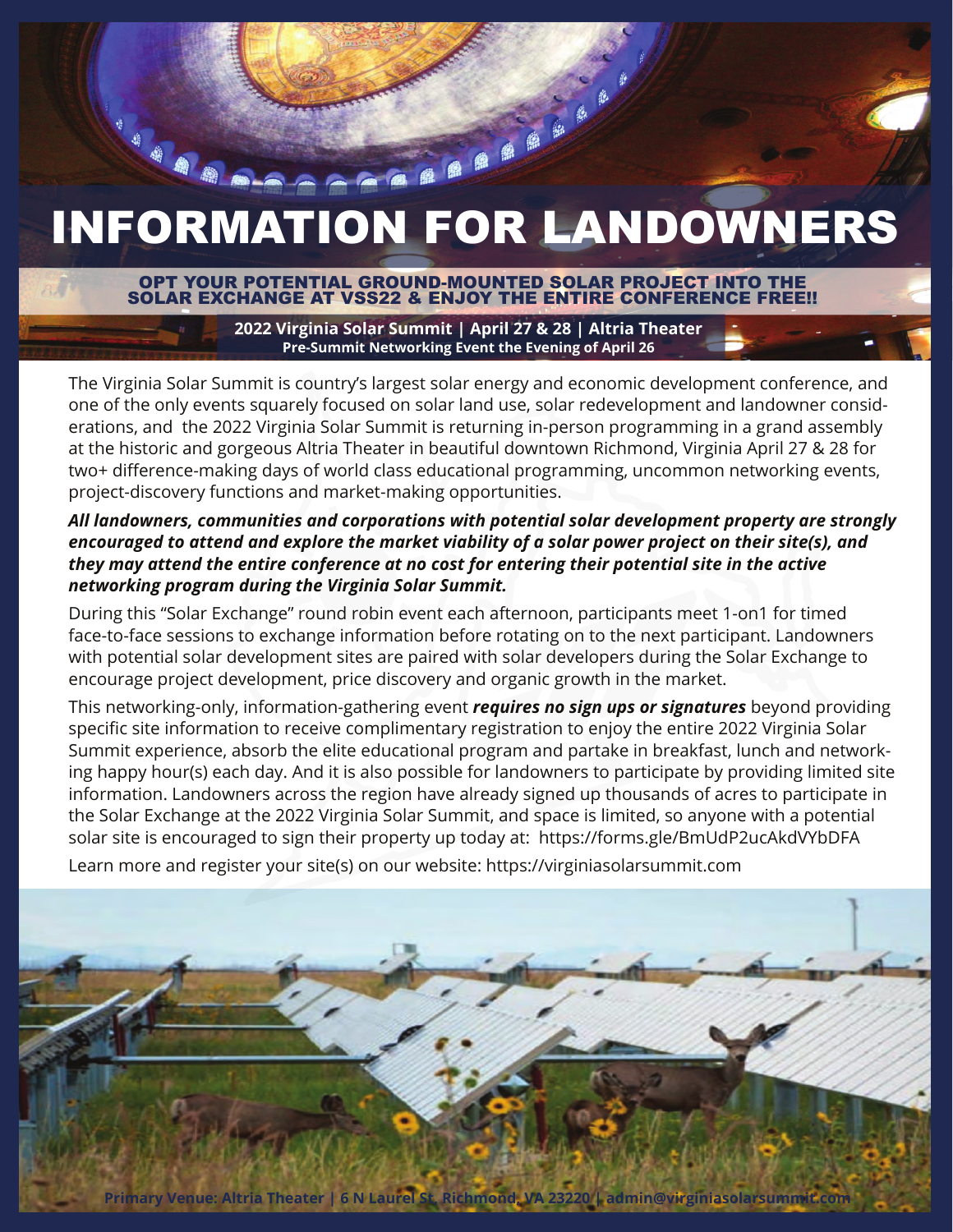# **FREQUENTLY ASKED QUESTIONS FROM LANDOWNERS**

### **Can any landowner really attend the entire 2022 Virginia Solar Summit free just by registering their land as a potential project site? What's the catch?**

Yes, any public or private landowner can attend the 2022 Virginia Solar Summit free by registering their potential ground-mounted solar power project in the Solar Exchange! There is no catch. Landowners are not required to sign anything, say anything or agree to anything. The Solar Exchange is an opportunity to connect with numerous solar professionals and network with solar developers. The rest of the conference is an opportunity to learn more about solar development, which includes landowner-specific sessions designed specifically to provide knowledge, resources and Q&A with leading experts in the public and private sector, including staff from Virginia DEQ, Virginia Energy, SCC, U.S. EPA. U.S. DOE and others.

### **Are my meals and drinks included with my free landowner ticket to the Virginia Solar Summit?**

Yes, but you must register in advance. No same day registration on site will be available. Otherwise, there are no strings and you will not sign anything to participate.

### **What if I'm not sure I want to build a solar project on my property? Can I still attend?**

Yes! Any landowner may enter their site and attend no matter how early-stage or conceptual a ground-mounted solar energy installation might be. As a networking, information-gathering and market discovery exercise, the primary purpose of the Solar Exchange is to explore the potential of every project.

### **Is there a fee or percentage that will come out of my (future) project if I make a successful connection at the 2022 Virginia Solar Summit?**

No! This networking-only event is for informational purposes only! You are not required to sign any legal document or agree to any contract to participate in the Solar Exchange, nor should any other participant ask you to do so during the event itself or at any time during the 2022 Virginia Solar Summit! We certainly hope you make the connection or find the spark that leads to ultimate solar success on your site, but the Virginia Solar Summit is a purely catalytic conference and a force at market level that is never directly involved with any specific solar project.

The Virginia Solar Summit is a forum only and not a broker, service provider or advisor of any kind, nor do we track, monitor or "police" activity in the marketspace that we create during the summit.

### **Is the information I provide about my property shared?**

Yes. Information you share with us about your property is shared with other conference attendees and throughout the wider Virginia Solar Summit community.

### **Can I withhold information about myself, my interest and/or my property?**

Yes. Full disclosure is not required to participate in the Solar Exchange. You may choose to share only partial information or no information in advance, other than that you have a site. We encourage information exchange in advance of meeting face-to-face during the fast-paced Solar Exchange, if only to get the basics out of the way because time is short during these speed-meeting sessions, yet some landowners in the past have chosen to only communicate verbally during the event itself.

## **VSS22 LANDOWNER FAQ 1/3**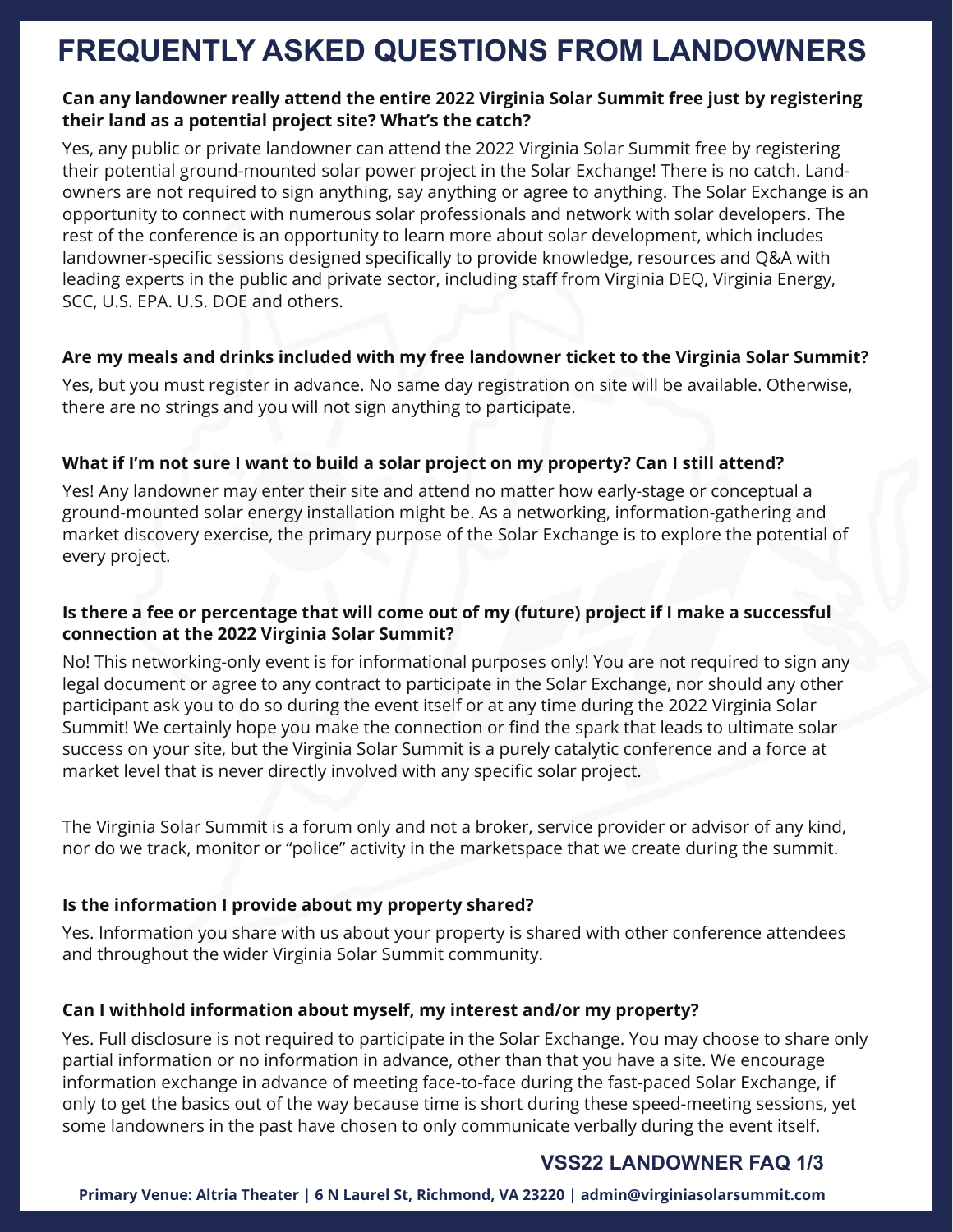### **If I have a solar RFP or RFQ, can the Virginia Solar Summit include that with my information or help me distribute it?**

Yes, both during and after the event. If you are a community, city, company or private landowner curious about siting solar power on your property, then there's no better opportunity in 2022 to dig into the solar marketplace and explore possibilities in the solar marketplace directly. And if you already have a solar RFP or RFQ, or are preparing one, then this is your only chance to get face-to-face for market feedback from multiple participants in a fast-paced round robin forum you won't find anywhere else.

### **How does the Solar Exchange work?**

The information you provide about your potential solar development site is held by the Virginia Solar Summit and not shared until ~48 hrs prior to the event. At that time, solar developers and other professionals participating in the Solar Exchange will receive summary information of every site participating, and you will receive similar summary information about the potential counterparts you will meet during the Solar Exchange's round-robin meetings. If these are solar speed meetings, or speed dating, it is not blind dating!

### **Does a solar farm destroy or damage farmland?**

No. It is a common misconception that solar development is as intensive as previous land development modes, such as suburban development. But a solar farm requires one of the least intensive development footprints of any land development, and maintains environmental integrity and ecological function even without pro-habitat and/or pro-pollinator solar developments. A "fancy" follow use, and basically, a solar farm constructs rows of post-hole fencing that is strung together and connected to the grid, leaving the soil to breathe and the critters to root.

In fact, solar farms offer new stragies in longer term land management, estate planning and portfolio management and real estate investment.

### **What is the potential revenue of a solar development on my property?**

The precise answer will depend on the location, size and many project-specifics, such as the cost of interconnection to the grid, but landowners across the Greater Virginia region can expect to lease their property across the region from anywhere between \$200 to \$900 per acre.

### **What is the potential public tax revenue from a large scale solar farm in my community?**

Large scale solar developments can generate millions of dollars in local tax revenue. In some early-adopting rural counties, a new utility-scale solar farm can become the biggest taxpayer in the county on Day 1.

### **What if I change my mind about my information after the conference?**

Landowners may notify us without 48 following the conclusion of the 2022 Virginia Solar Summit to remove their information from the registry before being shared widely online.

### **Can I bring an advisory, attorney or other professional to sit with me in the Solar Exchange?**

Yes. Limited +1 seats may still be available, on a first come first serve basis, but your professional advisor may register and participate along with you during the Solar Exchange.

### **Primary Venue: Altria Theater | 6 N Laurel St, Richmond, VA 23220 | admin@virginiasolarsummit.com**